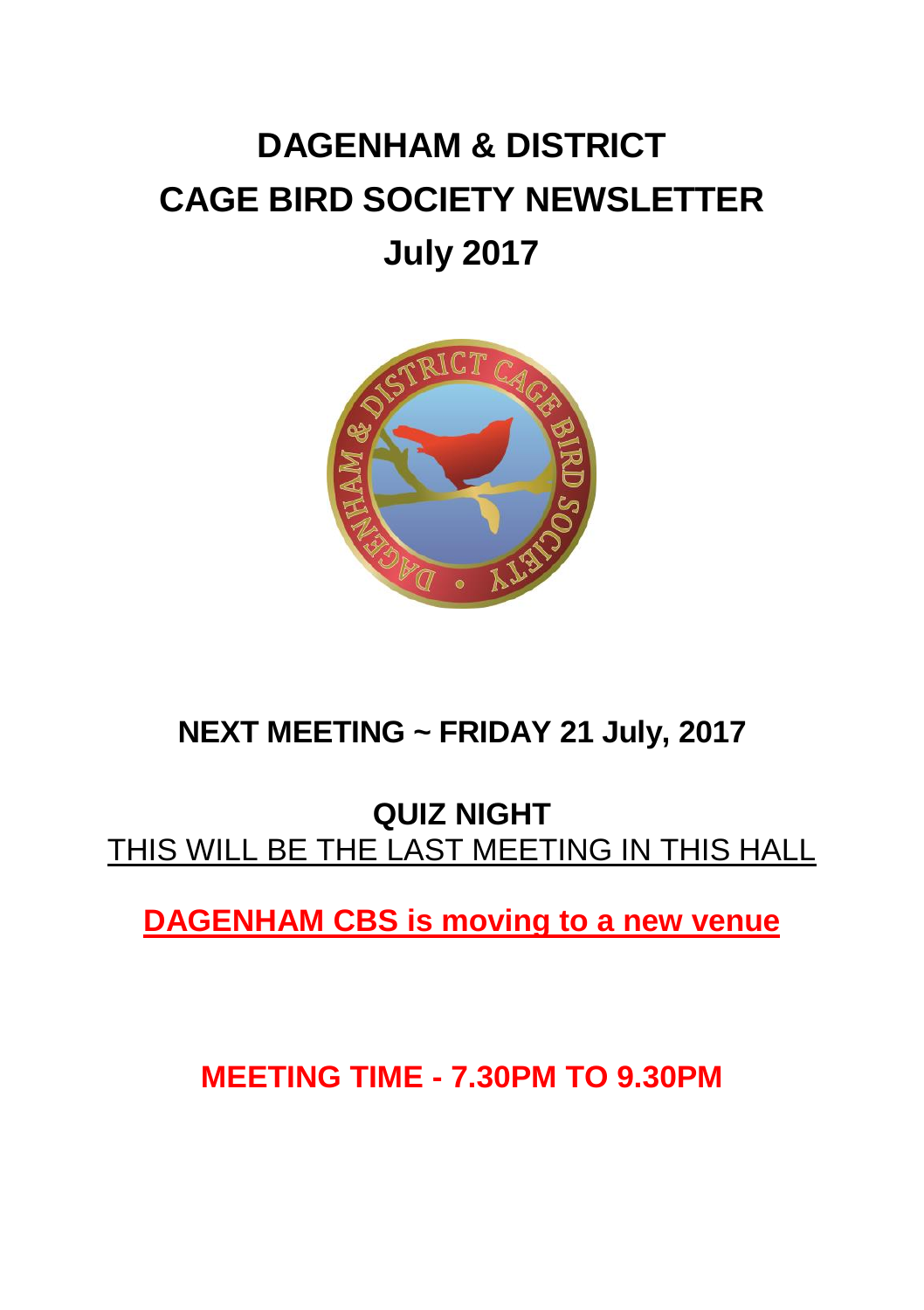**Dagenham and District Cage Bird Society Wantz Hall Rainham Road North Dagenham Essex RM10 7DX**

#### **PRESIDENT**

Mr. Peter De Cort 5 Campbell Close Collier Row Romford Essex **RM1 4SA 01708 750036**

#### **CHAIRMAN**

Mr. Mick McCathy

#### **TREASURER**

Mr. Peter De Cort 5 Campbell Close Collier Row Romford Essex **RM1 4SA 01708 750036**

#### **SECRETARY**

Mr. Richard Wilson Unit 5, 28-30 Fowler Rd Hainault, Essex **IG6 3UT 07852 959447**

# **Committee Members 2017**

President PETER DE CORT Vice President …..vacate… Chairman MICK McCATHY Vice Chairman …..vacate… Secretary RICHARD WILSON Asst. Secretary …..vacate… Treasurer PETER DE CORT Publicity & Raffle BARRY & VAL Show Manager **TONY STUBBS** Ass Show Manager MICK McCATHY Show Secretary STEVE WALLIS Asst. Show Secretary RICHARD WILSON Canteen MICK McCATHY

Committee: Dick Lathief, Ted Papandreas, Steve Roberts

**Meetings held on the third Saturday of the month at 10am to 12pm at Wantz Hall – Rainham Road North – Dagenham – Essex RM10 7DX**

**Committee Members meetings Would officers and committee members please attend these monthly meetings starting from 10am on every meeting day.**

**Subscription rates for the calendar year 2017**

**Single £10.00 Couples £10.00 Juniors Free.**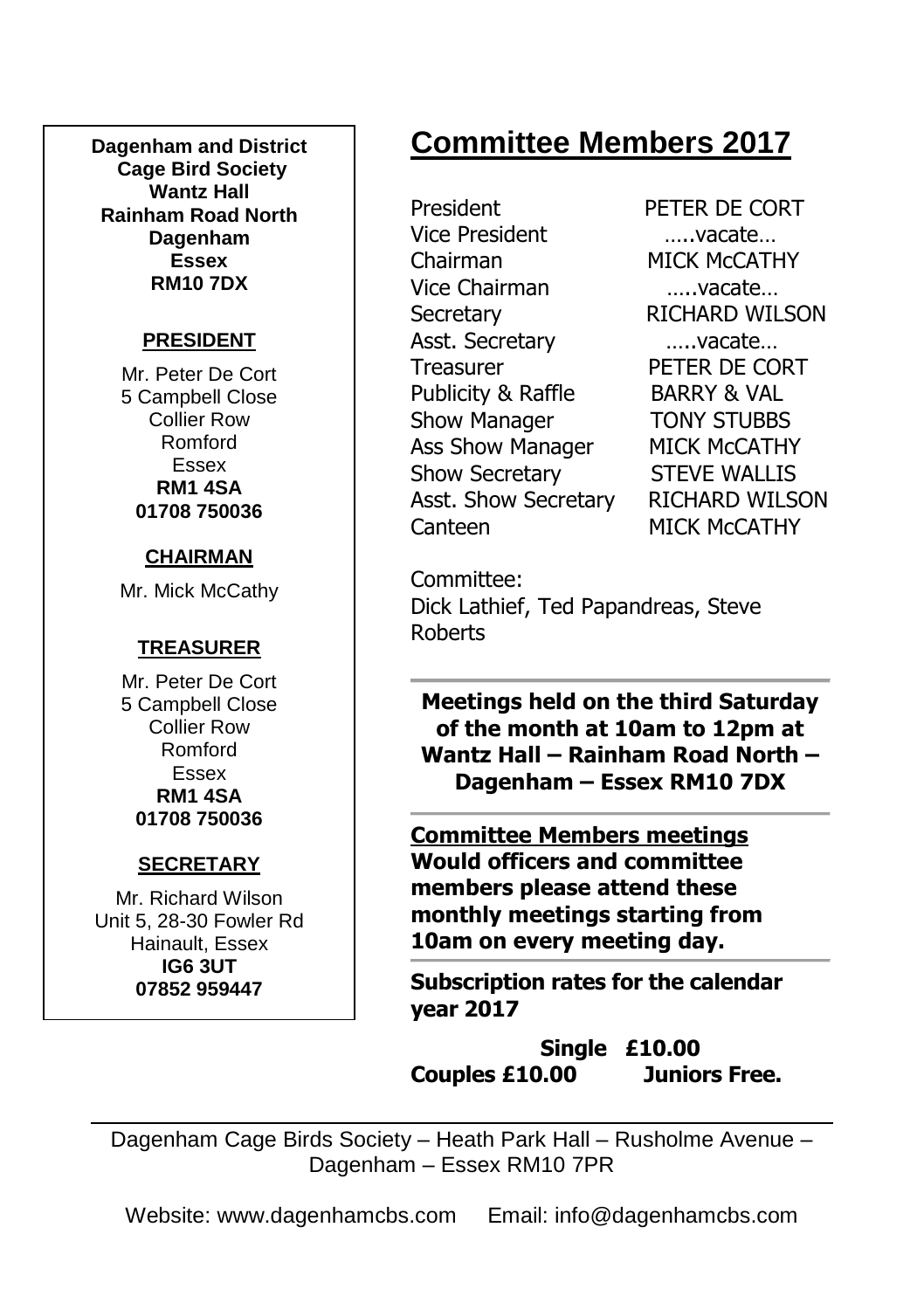# **Forthcoming Meetings**

| 21 <sup>st</sup> Jul 2017     | Quiz Night                                       |
|-------------------------------|--------------------------------------------------|
| SAT 19th Aug 2017             | Welcome to new hall, Planning for Open Show      |
|                               | (NEW HALL)                                       |
| SAT 16th Sep 2017             | Any Bird Show $-2^{nd}$ Show in Club Show League |
|                               | (NEW HALL)                                       |
| SAT 21 <sup>st</sup> Oct 2017 | Pairs Show - 3rd Show in Club Show League        |
|                               | (NEW HALL)                                       |
| SAT 18th Nov 2017             | Young Stock Show (NEW HALL)                      |
| FRI 15th Dec 2017             | Free Christmas Hamper Draw & Buffet Night and    |
|                               | put up staging (NEW HALL)                        |
| SAT 16th Dec 2017             | Open Show (NEW HALL)                             |

# **June 2017 Meeting**

At this meeting, we had Vic Rampling talking to us about how he keeps his Border & Fife Canaries also, Vic shared his knowledge of wild weeds & seeds and how he uses them to feed his birds.

Vic has been a member of Dagenham CBS for many years being well known for the breeding and showing of Border & Fife Canaries. Not just weeds and seeds, Vic also forages for nesting materials and uses marsh grass for the birds to make nests which keeps the nest moist and eradicates mites.

There were some interesting conversations going on in the hall with many questions asked by the members and lots of tips taken on board. A big thank you to Vic for a very informative talk and enjoyable night.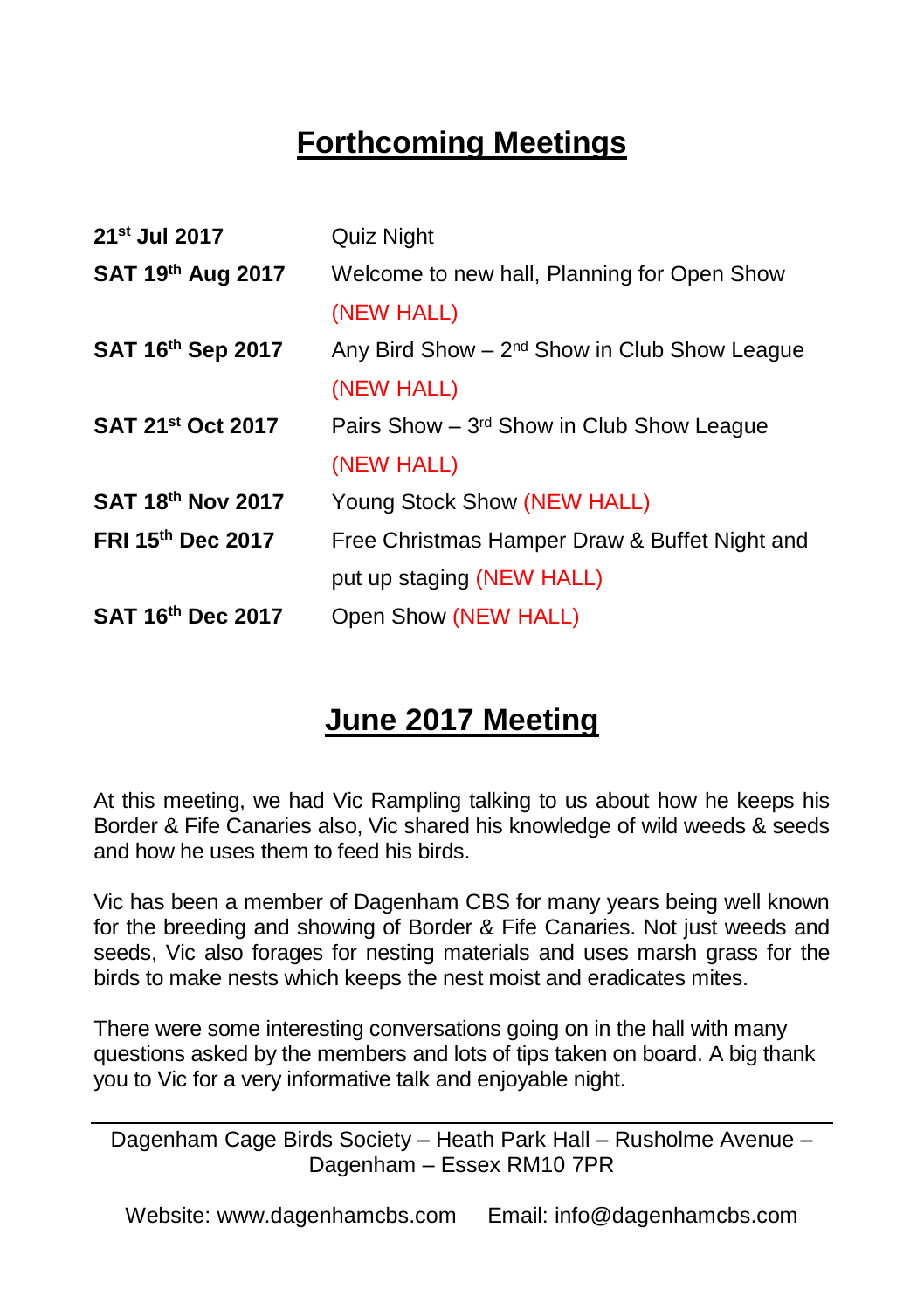# **Treasurers Monthly Report for June 2017**

Number of Members present – 17 Raffle made  $- f43.00$ Tea Bar made – £5.00

June's top raffle winner was John Martin winning £50.00 cash.

## **Next Meeting July 2017**

This will be our Quiz Night, our Quiz Master will prepare questions on the following categories:-

- 1.Birds
- 2.Sport
- 3.General knowledge
- 4.Dagenham CBS

All Members of the winning team will receive a prize sponsored by Vista Workspace Solutions so please come and support your Club, bring a friend or new member to keep you company if you wish. There will be some fantastic raffle prizes as always Top prize being £50.00 cash.

Before the quiz starts we will clear our storage cupboard into a van ready to be taken to the new hall. July will be the last meeting at Heath Park Hall.

July will be the last meeting at Heath Park Hall. This has been our home for over fifty years, but with the new owners/management team in charge of the hall the service has gone downhill and they have let us down on many occasions.

With that in mind, at our last meeting the Members discussed moving to a new venue and the Committee and Members have agreed that the new home of Dagenham Cage Bird Society will be Wantz Hall (behind 1<sup>st</sup> Steps Nursery) Rainham Road North, Dagenham, Essex, RM10 7DX.

Dagenham Cage Birds Society – Heath Park Hall – Rusholme Avenue – Dagenham – Essex RM10 7PR

Website: www.dagenhamcbs.com Email: info@dagenhamcbs.com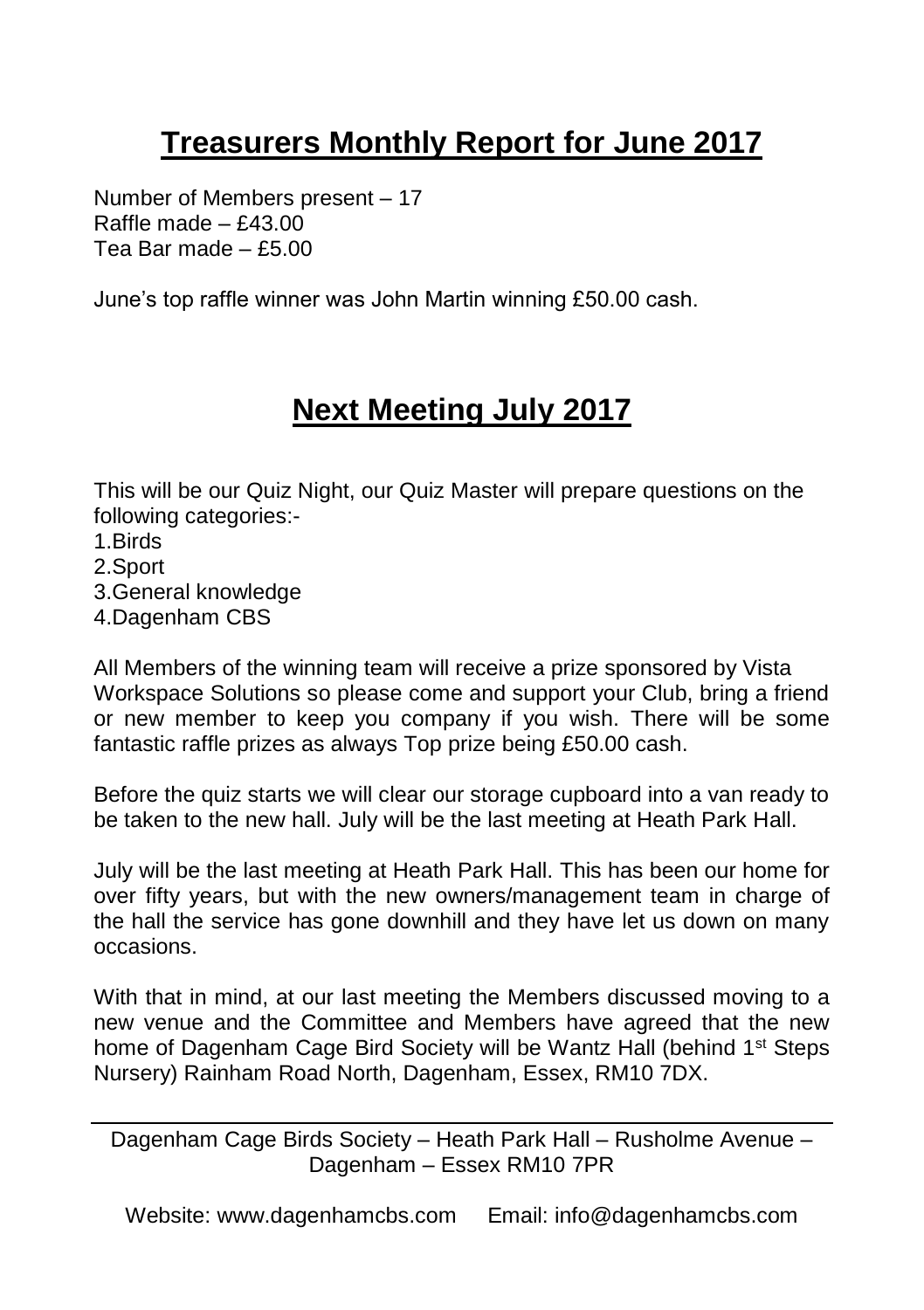### Meetings will be the 3<sup>rd</sup> Saturday of every month 10am to 12pm.

The Committee at the hall has been very helpful and has shown an enthusiastic willingness to work with us. They have made a storage brick built shed available to us for our staging and we will have our own lockable storage cupboards in the kitchen. We have meeting rooms and a hall available to us, all for less rent than Heath Park.

### So, our first meeting at Wantz Hall will be Saturday 19<sup>th</sup> August 2017 10am to 12pm.

Dagenham CBS Committee believe that by having the meetings on a Saturday morning more Members will find it easier to attend and it may even encourage new Members to join. It will be easier for our Show League (no more bringing your birds out at night) and at every meeting we will have a Sale Table where Members can bring in birds or bird related items for sale. Any sold items the seller can make a 10% donation to the Club, any items not sold the seller will take home.

Before the quiz starts, we will clear our storage cupboard into a van ready to be taken to the new hall.

### **Dates for Your Diary**

Newark – Sunday 5th November 2017

### **Parrot Society Shows**

National exhibition – Sunday 8th October 2017 Help Bird Keepers Show – Sunday 3rd December

25<sup>th</sup> Gouden Ring Show 2<sup>nd</sup> – 3<sup>rd</sup> December 2017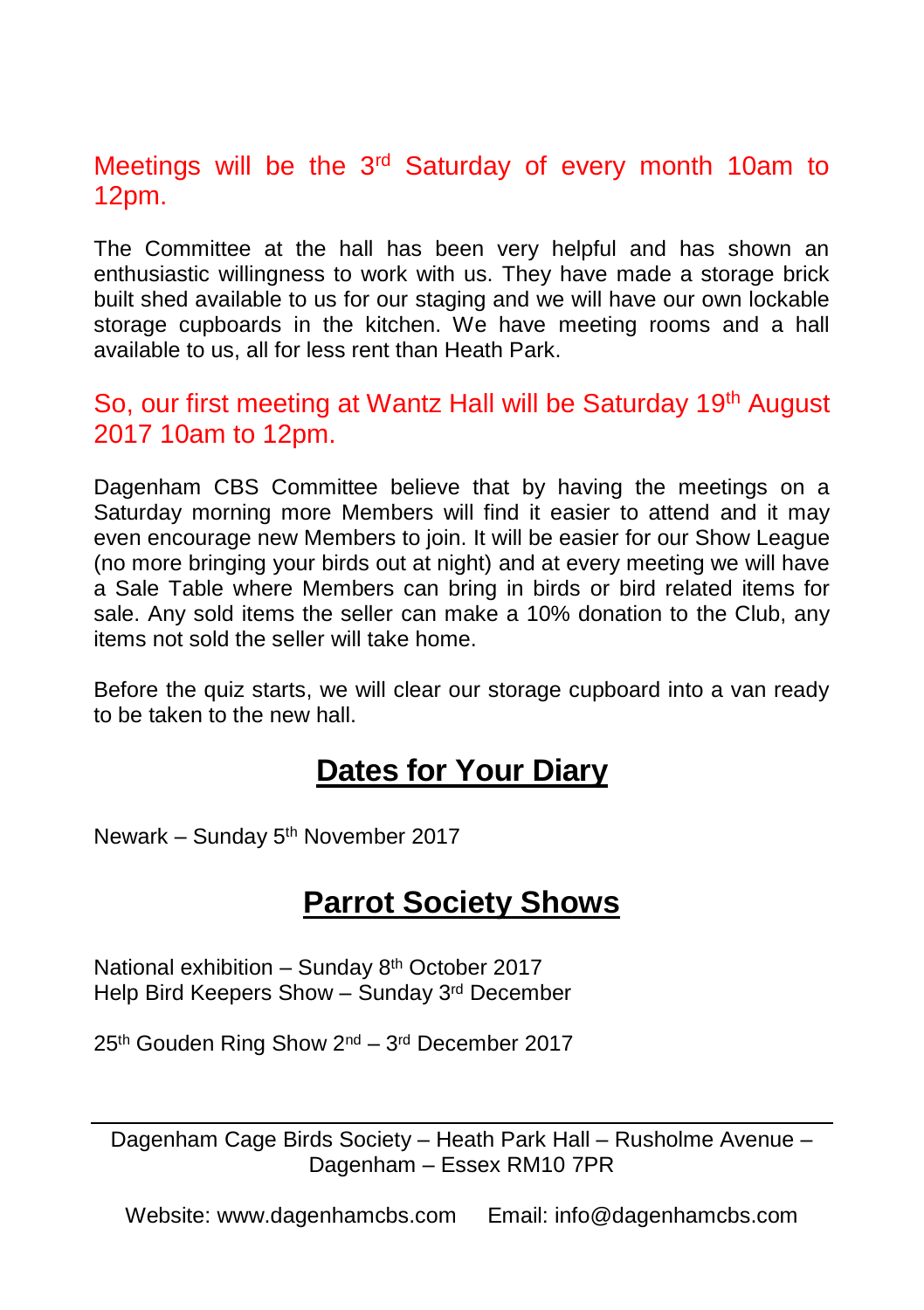# **New Hall Address -**

# **257 Rainham Road North, Dagenham, RM10 7DX**

(Behind 1st Steps Nursery which is on the site of the old Wantz Library)



Dagenham Cage Birds Society – Heath Park Hall – Rusholme Avenue – Dagenham – Essex RM10 7PR

Website: www.dagenhamcbs.com Email: info@dagenhamcbs.com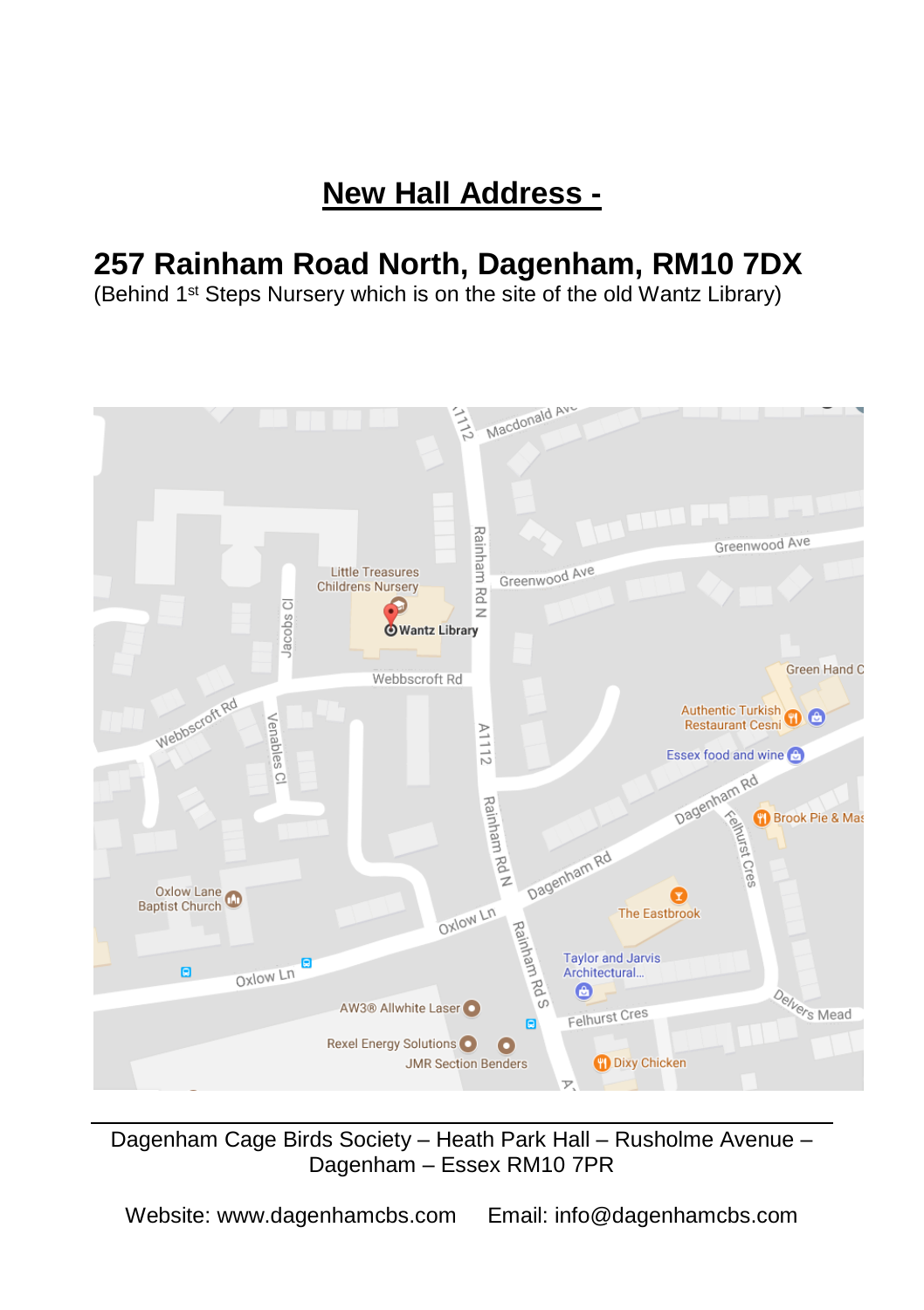# **Directions to Wantz Hall**

### **Approaching from Oxlow Lane –**

Follow Oxlow Lane to the Eastbrook Pub traffic lights (junction with Rainham Road North/South),

Turn Left onto Rainham Road North,

Turn first Left into Webbscroft Road

Wantz Hall is on the Right

### **Approaching from Dagenham Road –**

Follow Dagenham Road to the Eastbrook Pub traffic lights (junction with Rainham Road North/South)

Turn Right onto Rainham Road North,

Turn first Left into Webbscroft Road

Wantz Hall is on the Right

#### **Approaching from Rainham Road North –**

Follow Rainham Road North until you reach 1<sup>st</sup> Steps Nursery on Righthand side,

Turn Right (just after nursery) onto Webbscroft Road

Wantz Hall is on the Right